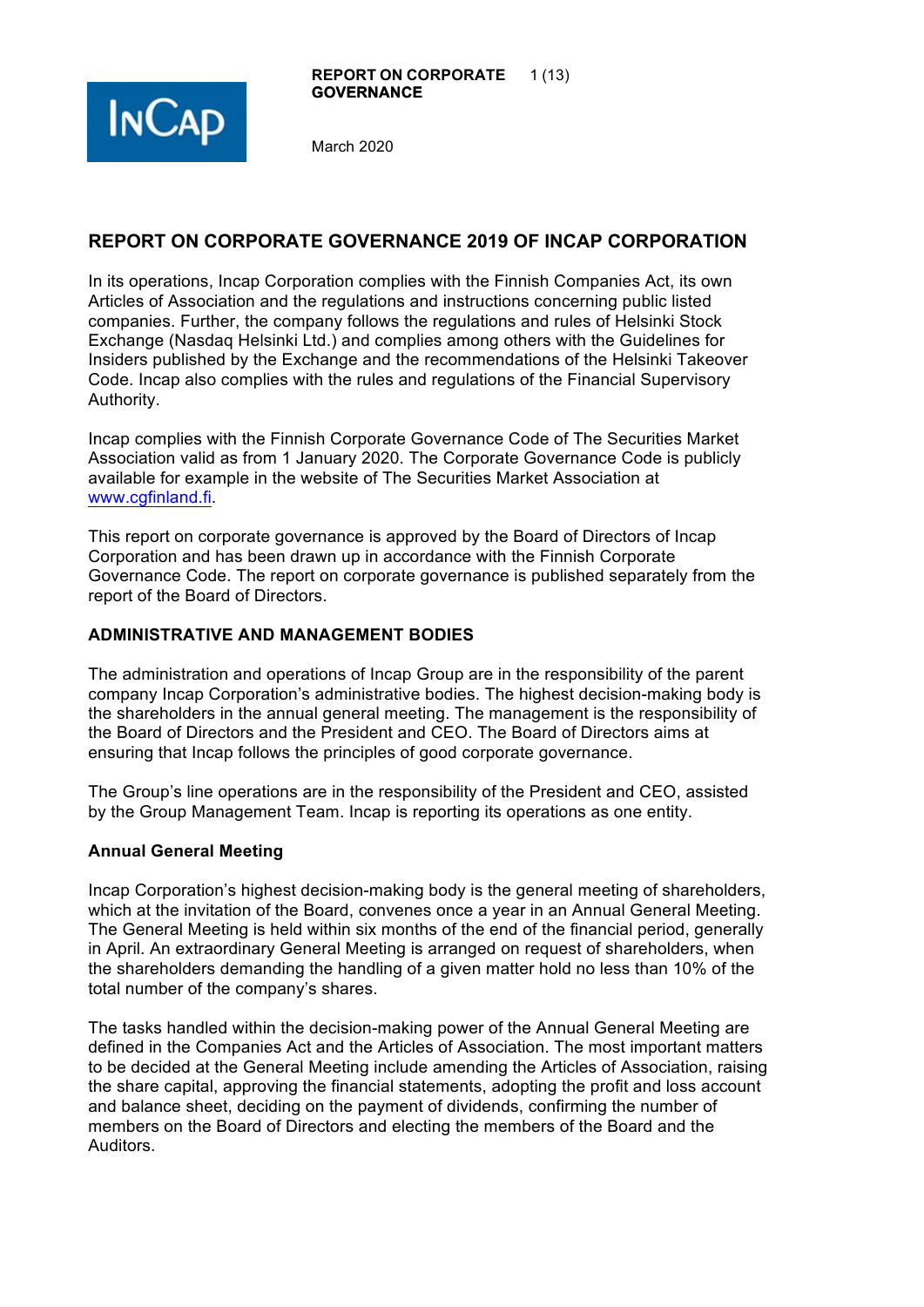#### **REPORT ON CORPORATE** 2 (13) **GOVERNANCE**



March 2020

The company announces the agenda for the General Meeting in a Notice of Meeting that is published as a stock exchange release and on the company's website at least 21 days prior to the General Meeting. At the same time, the company publishes the total number of shares and votes on the date of the notice, the documents that will be presented to the General Meeting, the proposals of the Board or of another authorised body as well as eventual items that have been included in the agenda without any proposal for a decision to be made. The information is available on the company's website (www.incapcorp.com) at least until the end of the General Meeting.

The proposals for the composition and the remuneration of the Board of Directors as well as for the auditors are published in the Notice of Meeting, provided that the shareholders who have given the proposals are holding at least 10% of the votes conferred by the shares in the company and provided that the candidates have given their consent to being elected and that the company has received the information in good time so that the proposals can be included in the Notice of Meeting. Corresponding proposals given by shareholders with at least 10% of the votes after the publication of the Notice of Meeting are disclosed separately. The personal information on the candidates is published on the company's website.

The company will disclose on its website the date by which a shareholder must notify the company's Board of Directors of an issue that he/she demands to be addressed at the General Meeting. The date will be published by the end of the financial period preceding the General Meeting. The General Meeting is organised in the way that promotes, with the available reasonable means, the shareholders to participate in the meeting and to exercise their ownership rights effectively.

Present at the General Meeting are the President and CEO, the Chairman of the Board of Directors and all the members of the Board of Directors. Persons proposed to the Board will participate in the General Meeting that decides on their election. Also, the Auditor is present in the meeting.

The minutes of the General Meeting with results of the voting as well as the appendices to the minutes relating to the decisions of the General Meeting will be published on the company's website within two weeks after the General Meeting. Documents of the General Meeting will be kept on the company's website at least for a period of five years from the General Meeting in question.

Incap Corporation's Articles of Association do not contain redemption clauses and the company is not aware of shareholder agreements or agreements restricting the transfer of the company's shares.

*In 2019, the Annual General Meeting was held on 15 April in Helsinki. A total of 15 (23) shareholders participated, representing a total of 28.5% (42.3%) of the company's shares and votes.*

*The Annual General Meeting adopted the financial statements for the financial period ended 31 December 2018 and decided, in accordance with the proposal of the Board of Directors, that no dividend be distributed for the financial period and that the profit for the financial period (EUR 1,330,795.88) be recognized in equity.*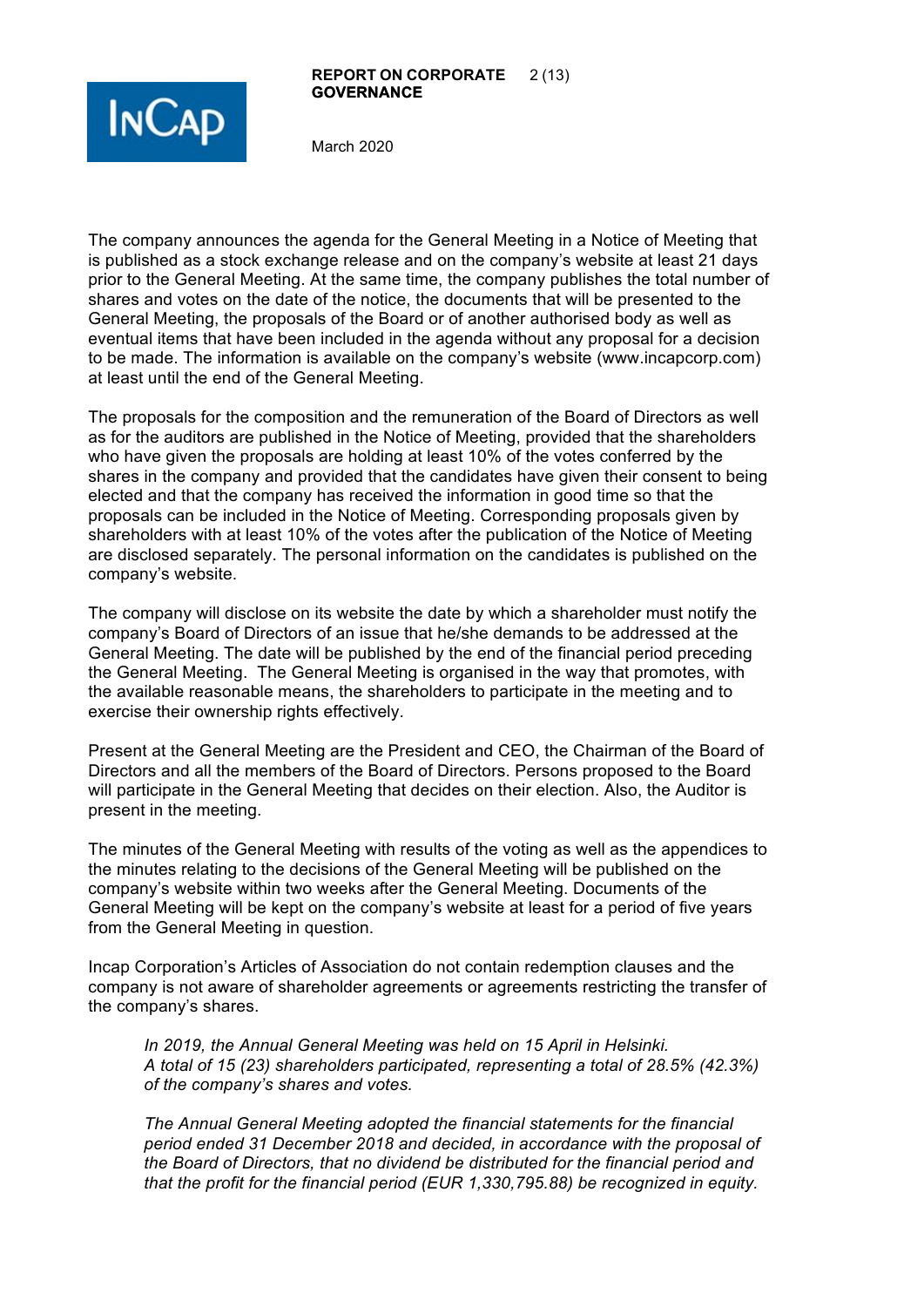

*The Annual General Meeting held on 15 April 2019 authorized the Board of Directors to decide to issue a maximum of 436,516 new shares either against payment or without payment and issuing on other special rights entitling to new shares as described in more detail in the resolutions of annual general meeting.* 

*In addition to this, the annual general meeting decided on the Auditor and Board members and their remuneration.* 

#### **Board of Directors**

The administration of Incap Corporation and the due arrangement of its operations are attended to by the Board of Directors. The duty of the Board of Directors is to promote the best interest of the company and all its shareholders. The Annual General Meeting determines the number of members in the Board of Directors and elects the Directors. The proposal for the composition of the Board of Directors is prepared by the Board of Directors. Under the Articles of Association, the Board of Directors shall have from three to seven ordinary members. The term of office for members of the Board of Directors is one year and it commences from the date of the Annual General Meeting at which they are elected and ends at the close of the next Annual General Meeting. Directors can be re-elected.

When the number of Directors and the composition of the Board are decided, the diversity of the Board of Directors, the requirements set by the company's operations and the present development stage of the company shall be taken into consideration with the target to ensure an efficient management of the Board's tasks. Persons to be elected to the Board shall have the qualifications required by the duties and the possibility to devote a sufficient amount of time to attending to the duties. In order to ensure the diversity of the Board of Directors, the Board of Directors will consider the age, gender, education and experience of the candidates when preparing the proposal for the composition of the Board of Directors.

Incap complies with the diversity principles described in the Corporate Governance Code. In its Board, both genders are representative in the Board composition and a mix of diverse financial, technical and international expertise are present in order to form a good foundation to the diversity of the Board of Directors.

When electing Board members, it is taken into consideration that the majority of the Directors must be independent of the company. In addition, at least two of the Directors representing this majority must also be independent of significant shareholders in the company. The Board is evaluating the independence of the members and informs who are independent of the company and who are independent of significant shareholders. For the evaluation of a member's qualifications and independence, a member shall give to the Board adequate information and inform also on the eventual changes in the information.

New members of the Board of Directors are introduced to the company's operations. The President and CEO will ensure that all Directors have access to sufficient information on the company's operations, operating environment and financial position.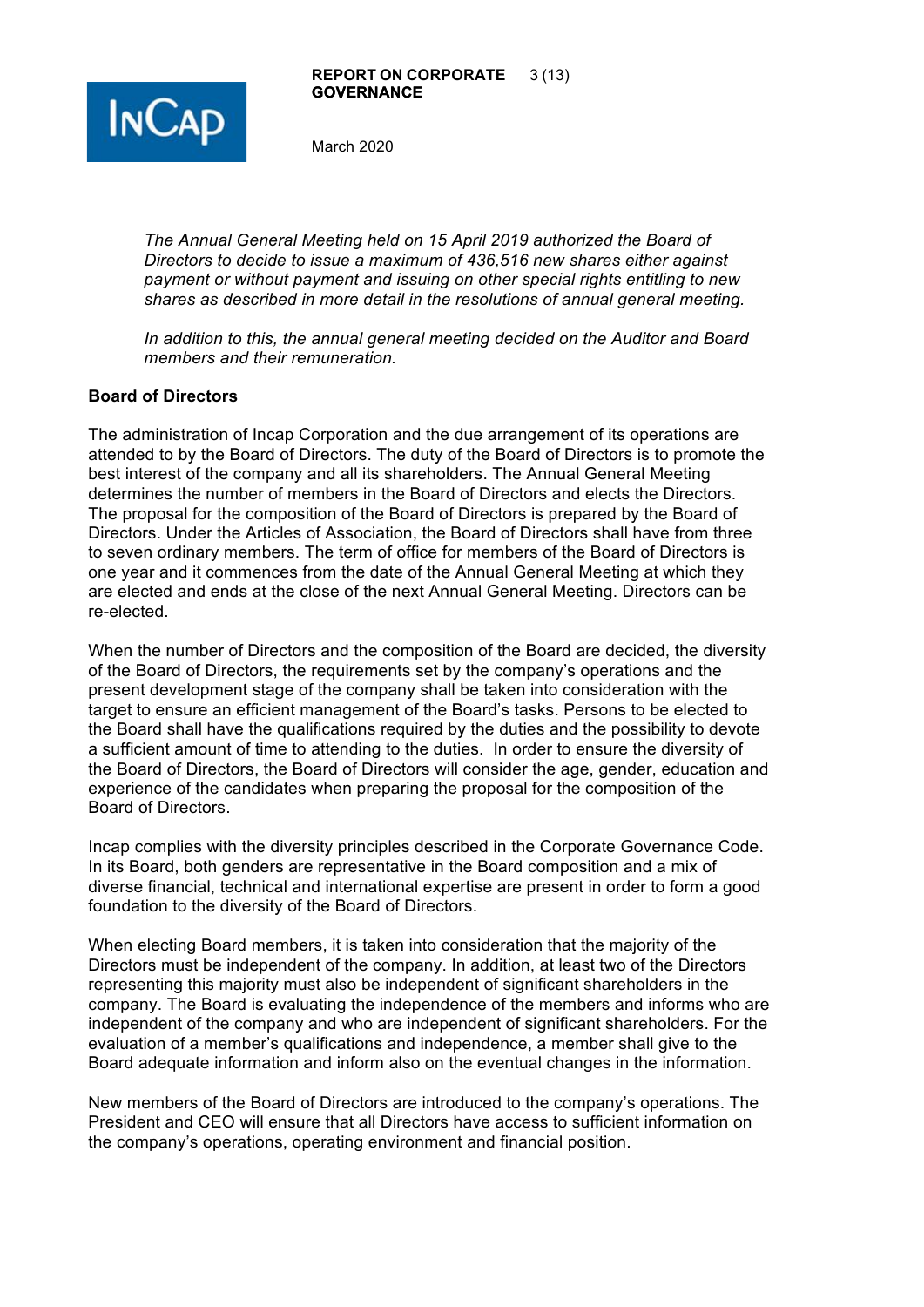



Incap Corporation's Board of Directors steers and supervises the company's operational management. The most important tasks of the Board of Directors are to:

- decide on the Group's strategic objectives
- decide on the Group structure and organisation
- review and approve interim reports, half-year reports, business reviews, financial statement release, consolidated financial statements and the Report of the Board of Directors
- approve the Group's operating plan, budget and investment plan
- decide on mergers and acquisitions, divestments and other corporate restructuring
- decide on individual investments of strategic and financial importance and contingent liabilities according to the approval guidelines of the company
- approve the Group's financing agreements and contractual risks that are above average
- approve the Group's risk management and reporting procedures
- approve the Group's financing policy
- approve the framework of the Management team's terms of employment and pay
- decide on the Group's performance bonus system
- appoint the President and CEO and decide on his or her compensation
- ensure that the company's management system is functional.

The Board of Directors ensures that the company has specified guidelines for internal control and that the company is monitoring the proper functioning of the control. Further, the Board of Directors ensures that the company has specified the values that the company shall comply with in its operations.

The Board of Directors has drawn up written rules of procedure for its work, describing the major tasks, operating principles and decision-making procedures of the Board of Directors. The Board of Directors meets as required and it has a quorum when at least half of the members are present. The decisions are made by the statutory majority and in case the votes are even, the Chairman of the Board has the decisive vote. The Board will elect the Chairman among its members.

The Board of Directors draws up an action plan and annual calendar for the period between General Meetings. The plan includes among others the meeting schedule and the regular topics of the agenda. The number of the meetings during the financial year as well as the average attendance of Directors at the meetings is recorded in the Report of the Board of Directors.

The Board conducts an annual evaluation of its performance and working methods using an internal self-assessment method.

The biographical details and holdings of the Directors as well as information on the remuneration paid to Directors and their other financial benefits for the financial year are published in the Annual Report and on the company's website.

Considering the scope of the company's operations the Incap Group does not have a Supervisory Board and the Board of Directors has not appointed committees.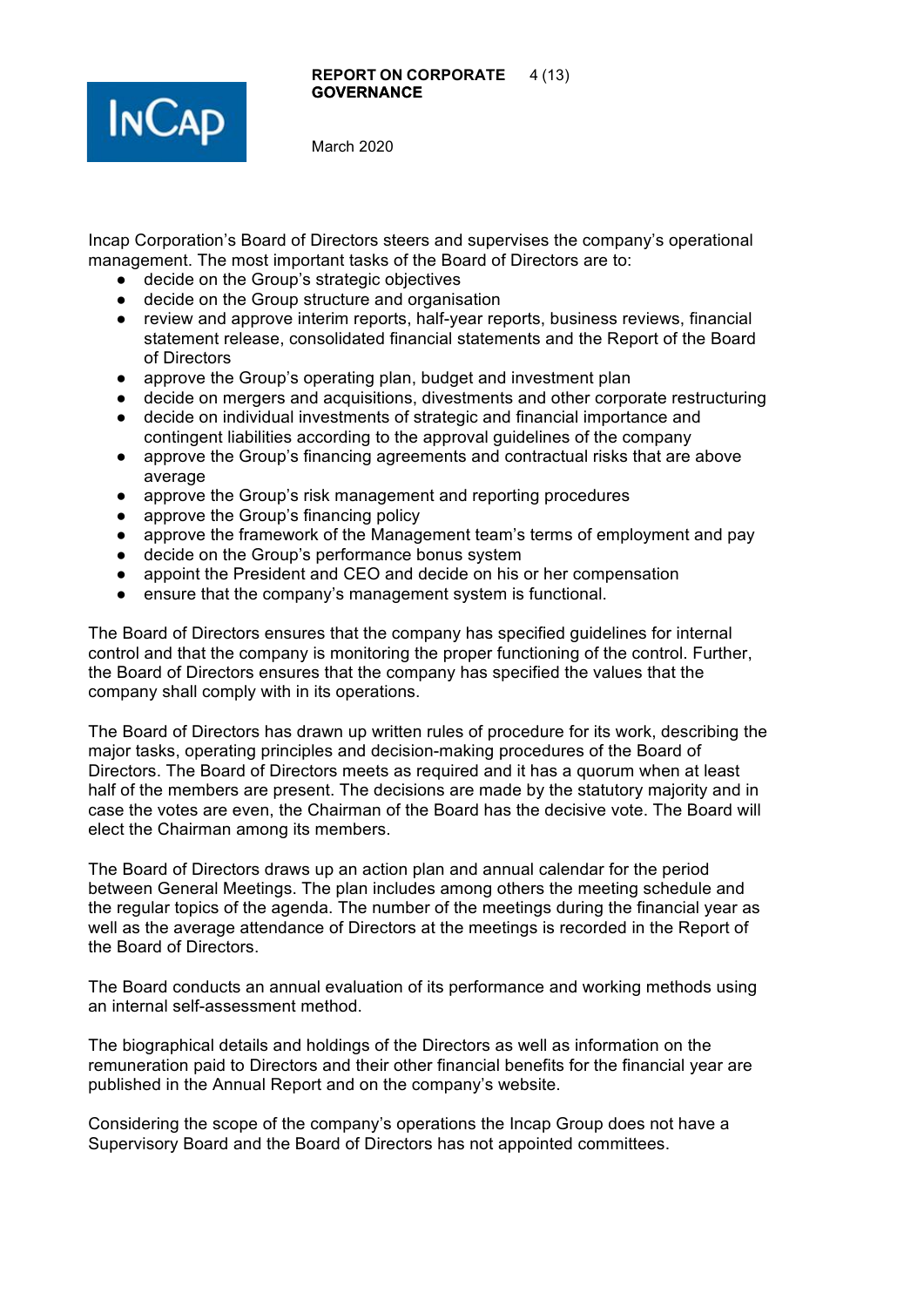



The Board of Directors shall take care of the duties of an audit committee in accordance with the written rules of procedure for its work. In this role, the Board of Directors among others

- monitors the process of financial statement reporting
- monitors the efficiency of internal control and risk management
- reviews the description of the main features of the internal control and risk management systems in relation to the financial reporting process, which is included in the company's Corporate Governance Statement
- monitors the statutory audit of the financial statements and consolidated financial statements
- evaluates the independence of the statutory auditor or auditing firm, particularly the provision of related services to the company
- evaluates the use of alternative key figures and their principles, if applicable
- defines the principles regarding related-party transactions
- reviews the disclosure of non-financial information in the annual report
- reviews the other operative issues that are significant or risk-containing to the company and monitors the financial position of the company

*The Annual General Meeting on 15 April 2019 resolved to elect three members to the Board of Directors. Carl-Gustaf von Troil, Päivi Jokinen and Ville Vuori were elected to seats on the Board of Directors. At its organising meeting, the Board of Directors elected Ville Vuori as Chairman of the Board.* 

#### *Members of the Board 2019*

#### *Ville Vuori*

*Chairman of the Board as of 15 April 2019, Member of the Board from 17 April 2018*

*B.Sc. (Eng.), eMBA, born 1973*

*CEO of Kemppi Oy. President and CEO of Incap Group during 2014-2017 A non-executive director, independent of the major shareholders. Mr. Vuori has previously worked as CEO of Incap Corporation in 2014-2017 and is thus seen as dependent on the company in 2019. Incap shares (direct ownership and holding of interest parties): – Options: –*

#### *Päivi Jokinen*

*Member of the Board since 17 April 2018 M.Sc. (Econ), born 1968 Chairman of the Board at European Women on Boards Previously worked as Leader in Stora Enso Consumer Board Division and member of the management team in Kemira and International Paper Europe Member of the Board at Board Professionals Finland ry Member of the Advisory Council of the private equity company Bocap A non-executive director, independent of the company and its major shareholders Incap shares (direct ownership and holding of interest parties): – Options: –*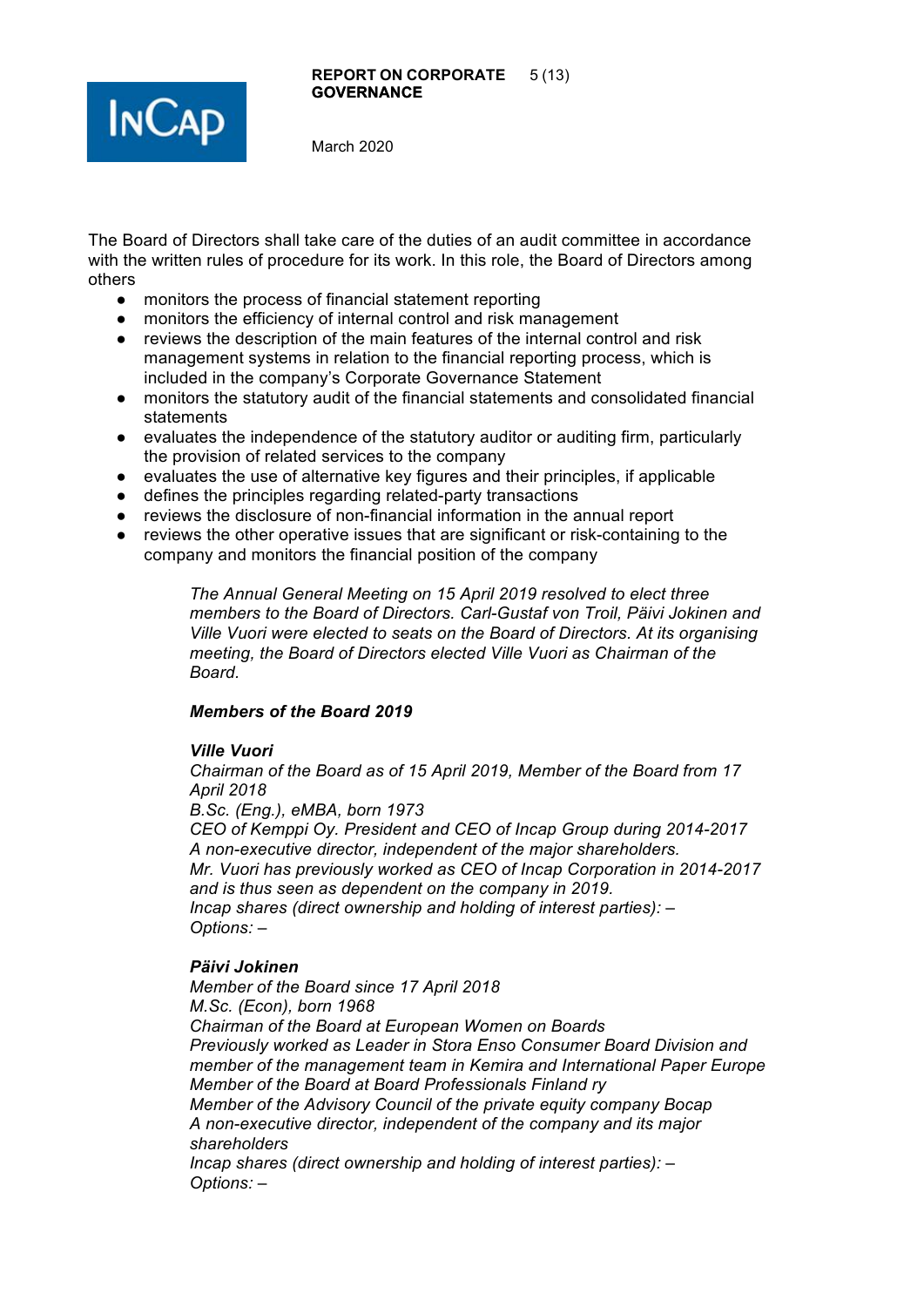

#### *Carl-Gustaf von Troil*

*Options: –*

*Member of the Board since 31 March 2015, Chairman of the Board from 17 April 2018 to 15 April 2019 B.Sc. (Eng.), born 1954 Member of the Board at United Bankers Oyj, partner and asset manager at UB Wealth Management, Member of the Board at Oy Kontino Ab Several Board positions in companies operating in banking, investment and property. A non-executive director, independent of the company and its major shareholders. Incap shares (direct ownership and holding of interest parties): 40,604*

*Attendance in meetings and Company shares on 31 December 2019 The Board of Directors convened 13 times in 2019 and the average attendance was 100%.*

| <b>Board member</b>   | <b>Attendance</b> | <b>Number of shares</b> |
|-----------------------|-------------------|-------------------------|
| Carl-Gustaf von Troil | 13/13             | 40,604                  |
| Päivi Jokinen         | 13/13             |                         |
| Ville Vuori           | 13/13             |                         |
| Total                 |                   | 40,604                  |

## **President and CEO**

The company's line operations are managed by the President and CEO, who carries out his or her duties in accordance with the Companies Act, other applicable legislation and instructions and regulations given by the Board. The President and CEO informs the members of the Board of Directors of the development of the company's business operations and financial position. The President and CEO is responsible for the legality of the company's operations and accounting and the reliable organisation of treasury management.

The President and CEO is appointed by the Board of Directors, which decides on the President and CEO's salary and other benefits. The terms and conditions of the President and CEO's employment are specified in writing in his or her written employment contract that is approved by the Board of Directors. The employment contract further specifies the financial benefits of the service, including the CEO's severance package and any other compensation. The Chairman of the Board of Directors is the President and CEO's supervisor. The President and CEO is participating in Board meetings as a presenting officer but is not a Board member.

The biographical details and the holdings of the President and CEO are disclosed in the Annual Report and on the company's website in the same extent than the respective information of Board members. In addition, the company publishes the President and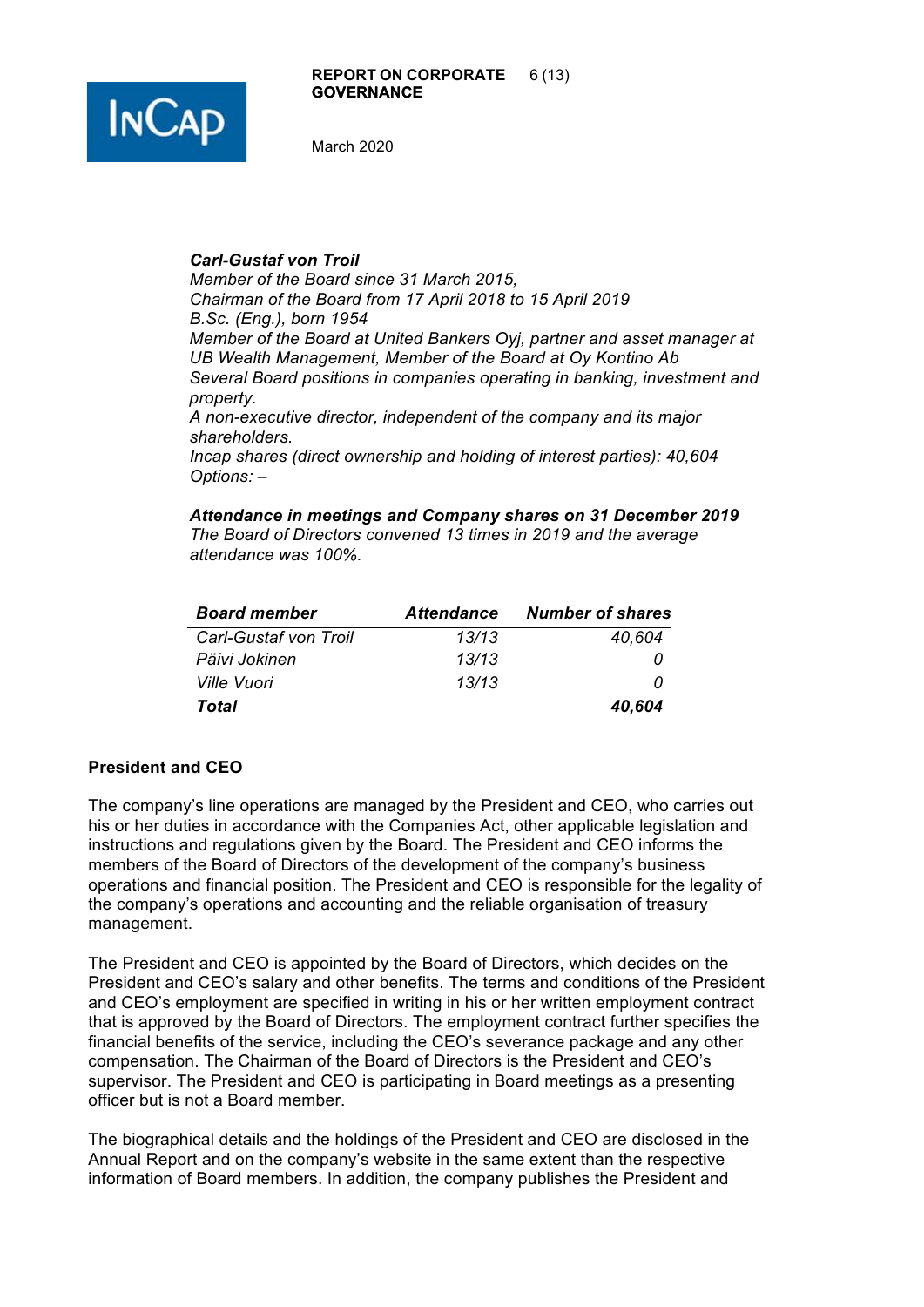

CEO's salary and other financial benefits included in his or her contract, shares and stock options received as remuneration, retirement age and the criteria for determining his or her pension, period of notice and the terms and conditions of salary for the period of notice and eventual other compensation payable on the basis of termination.

*As the President and CEO of Incap Group served in 2019, Otto Pukk, M.Sc. (Econ.)* 

## **Other Management Team**

The Incap Group's Management team assists the President and CEO in the management of line operations and participates in the preparation of matters that are to be dealt with by the Board of Directors. In addition to the President and CEO, the Management team includes the executives in charge of the company's different functions. The members of the Management team are appointed by the President and CEO, who also decides on the terms and conditions of the employment and salaries of the Management Team's members following the principles determined by the Board of Directors. The Management team meets regularly under the direction of the President and CEO, following the general guidelines of the Board of Directors.

The composition of the Management team with the members' biographical details and areas of responsibility as well as the members' holdings are disclosed in the Annual Report and on the company's website.

| Member                  | Responsibility                                   | Number of<br>shares |
|-------------------------|--------------------------------------------------|---------------------|
| Otto Pukk               | <b>President and CEO, Estonian</b><br>operations |                     |
| <b>Murthy Munipalli</b> | Indian operations                                | 0                   |
| Antti Pynnönen          | CFO                                              | 0                   |
| <b>Total</b>            |                                                  | 0                   |

#### *Management team members, their responsibilities and Company shares 31 December 2019*

*Otto Pukk is Incap Corporation's President and CEO. In 2019 he also served as Managing Director of Incap's operations in Estonia. He is M.Sc. (Econ.) by education. He joined the company in 2018. Otto Pukk does not hold any of Incap Corporation's shares.* 

*Murthy Munipalli has been in charge of Incap's operations in India as from 2011. He came to serve at Incap in 2008 acting first as director for the sales and marketing in India. In January 2010 he was appointed to director of the business unit Energy Efficiency Asia. Munipalli is M.Sc. (IT) and he has also MBA in marketing. Murthy Munipalli does not hold any of Incap Corporation's shares.*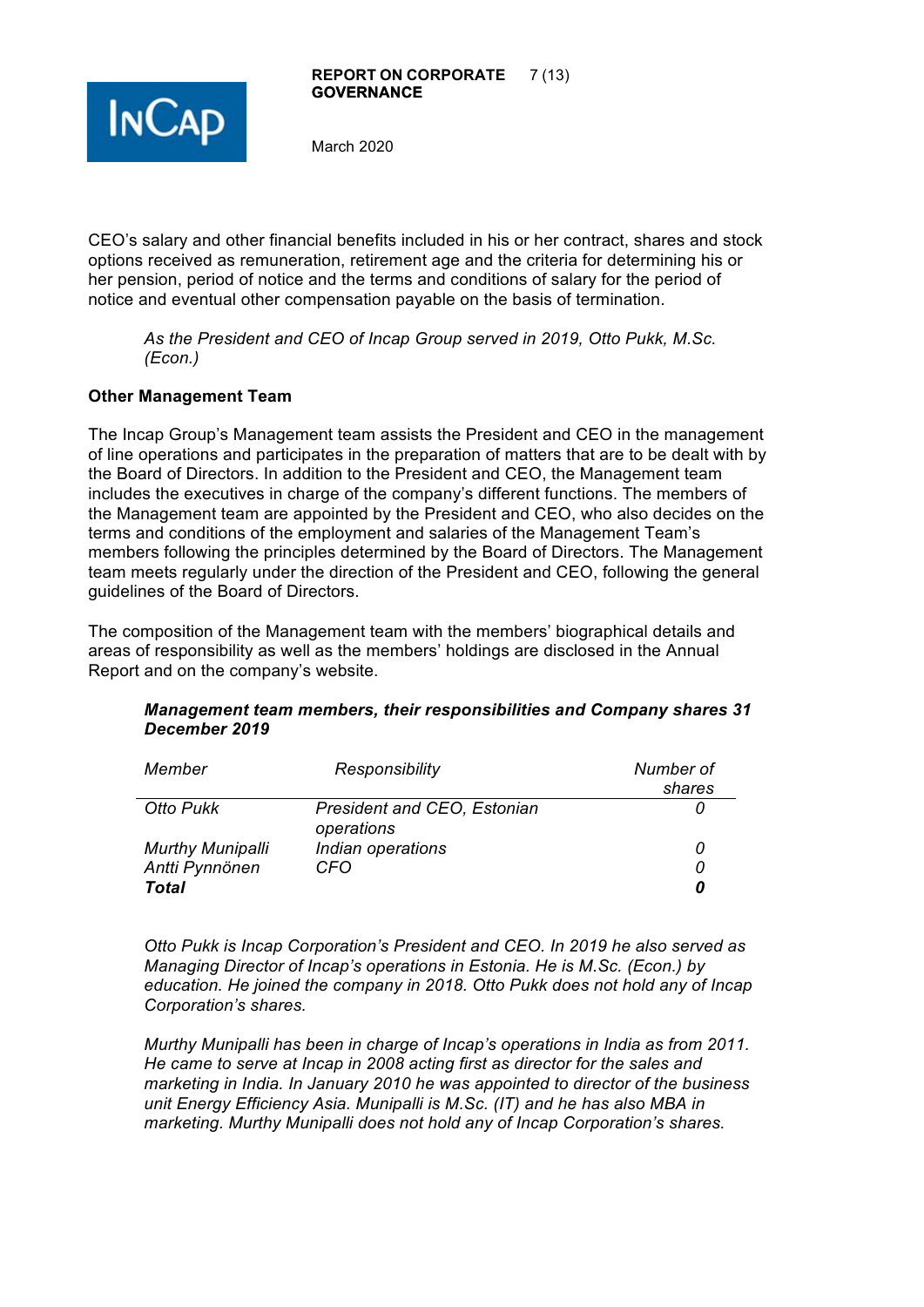

*Antti Pynnönen, M.Sc. (Econ.) is Chief Financial Officer of Incap Corporation. He was appointed 23 January 2019 as Chief Financial Officer and the Management Team member. Antti Pynnönen does not hold any of Incap Corporation's shares.* 

*At the close of the financial year 2019 the Board members and their interest parties, the President and CEO and the Management Team own a total of 40,604 shares. The company has no share-based remuneration programs and members of the Board of Directors and the Management Team have no stock options.*

*On January 24, 2020 Greg Grace was appointed Director of Operations, Estonia and member of the Management Team. Greg Grace does not hold any of Incap Corporations shares.* 

Information on the remuneration and other financial benefits of the Board of Directors as well as the total number of shares and stock options held by the President and CEO and the Management Team are published in the Annual Report and on the company's website.

## **MAIN FEATURES OF INTERNAL CONTROL AND RISK MANAGEMENT SYSTEMS RELATING TO FINANCIAL REPORTING PROCESS**

The objective of Incap Corporation's internal control and risk management is to ensure that the company operates efficiently and profitably, that the information is reliable and that the regulations and operating principles are observed. The objective is further to identify, evaluate and follow-up the risks related to the company's business.

The Board of Directors at Incap Corporation is responsible for determining operating principles for internal control, as well as for monitoring the efficiency of instructions and control. Internal control at Incap is implemented at different levels of the company by the Board of Directors, the management and Incap's personnel.

The objective of internal control is to ensure that

- Operations are effective, functional and in line with the strategy.
- Financial reporting and information given to the management are reliable, complete and up-to-date.
- Financial reports issued by the company give substantial and correct information on the company's financial position.
- The company operates according to specified internal operating instructions.
- The Group follows laws and regulations, as applicable.

Internal control relating to the financial reporting process is a part of the Group's internal control system. The consolidated financial statement of Incap is prepared in accordance with the international financial reporting standards approved by the European Union. The financial statement includes also the additional information required by the Finnish Accounting Standards and Companies Act. The financial statement of the parent company is prepared in accordance with the Finnish Accounting Standards.

## **Financial reporting process at Incap**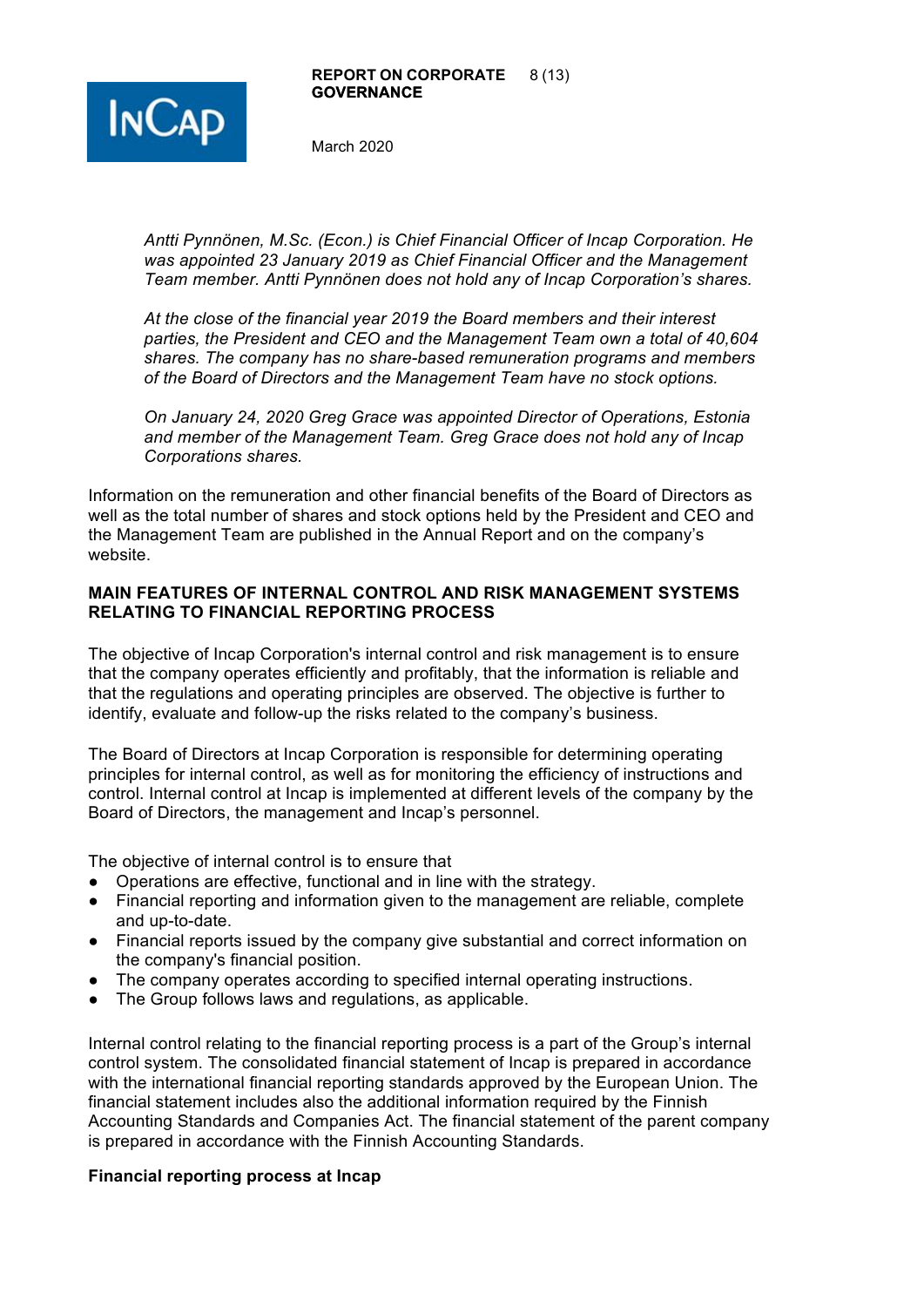#### **REPORT ON CORPORATE** 9 (13) **GOVERNANCE**



March 2020

The Group's subsidiaries report to the Group's shared reporting system on monthly basis. Reported figures are reviewed by finance departments both in the Group and in the subsidiaries. Part of the tasks of the Group's finance department has been outsourced to a partner, who is taking care of the book-keeping and reporting of the Finnish parent company, among others. External and internal accounting and reporting of the subsidiaries is taken care by the local finance departments. The Group's finance department is preparing reports on Actual and Estimated to be included in the monthly meeting material for the Board of Directors. The Group's finance and administration monitors the observance of reporting and control processes. All finance functions also monitor the validity of external and internal financial reporting.

The Group's finance department prepares the consolidated financial statement and is responsible for the interpretation and application of financial statement standards. Common accounting principles for the Group have been determined based on the standards. The Group's finance and administration gives instructions to the organisation on the main principles of monthly reporting and is in charge of special instructions for reporting relating to budgeting and estimates. The Group's finance and administration further shares internal information on processes and practices connected with the financial reporting and organises targeted training to other organisation on them when necessary.

#### **Roles and responsibilities**

The Board of Directors has the final responsibility for the appropriate organisation of internal control relating to the financial reporting. The Board of Directors reviews and approves the financial statements, interim reports and other regulated financial reports. President and CEO, and the directors of subsidiaries are responsible for implementation of internal control relating to financial statement reports. In this task they are supported by the Group's finance and administration.

The Group's President and CEO is responsible for maintaining an efficient control environment. He/she is arranging internal control and risk management in practice. President and CEO is responsible for the legality of book-keeping practices and that the company's finance and administration is run reliably and with competence. The Group's directors and personnel promote the efficient internal control of the financial reporting process with their own actions.

## **Control**

The control environment of the Group is based on the corporate principles and values. In operative units the Group-level instructions are observed, including among others guidelines for book-keeping and reporting as well as principles for risk management and internal control relating to financial reporting. President and CEO and the directors of different functions are responsible for arranging adequate control actions, as well as training related to the observance of instructions in their units. Moreover, they shall be responsible for ensuring that book-keeping and administration in their own areas of responsibility comply with the laws, Group's operating principles and the instructions and orders given by the Board of Directors at Incap Corporation. The related control actions are operational instructions and practices, which ensure the implementation of the management's orders. These actions include, for instance, approvals, authorisations,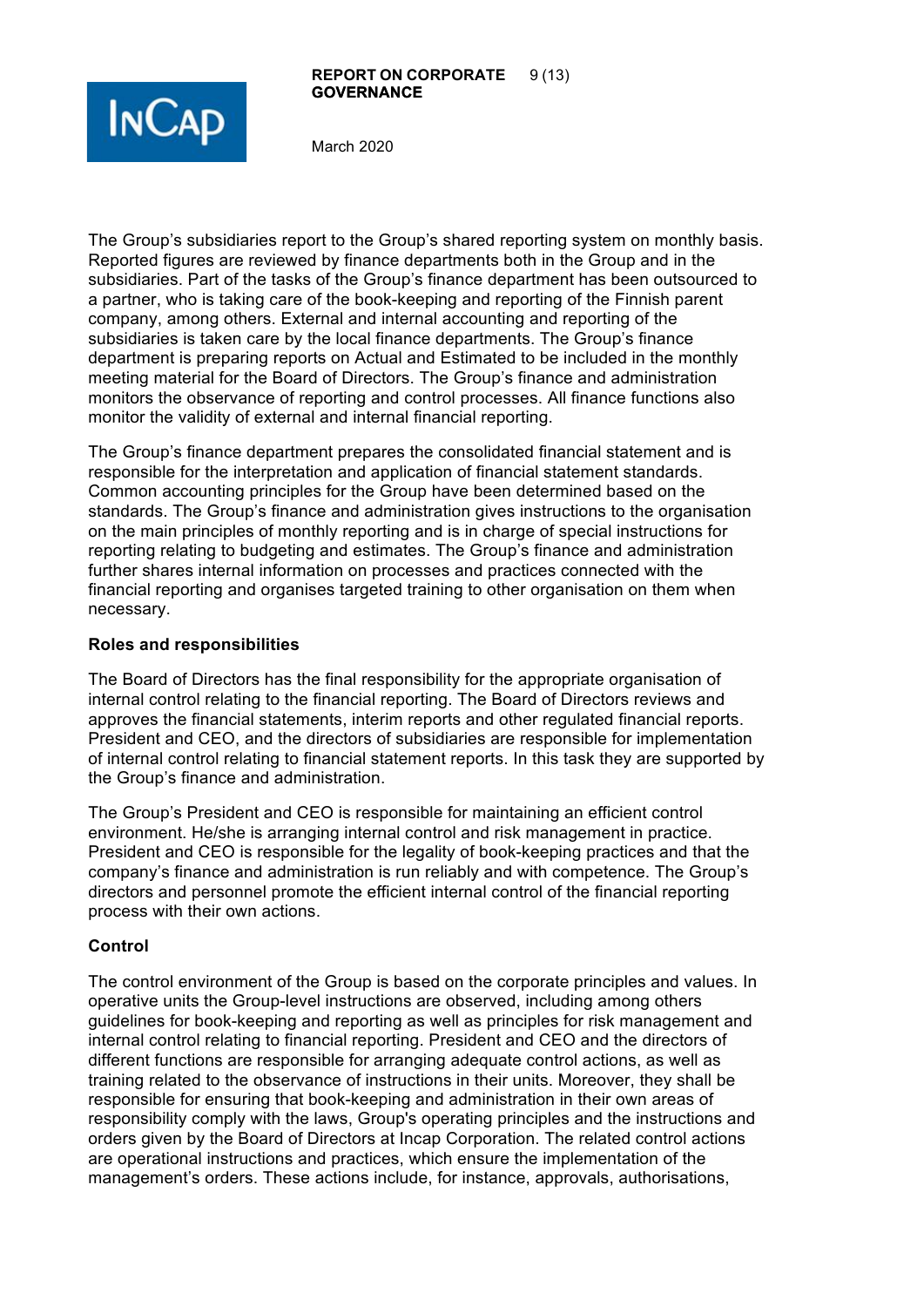

inspections, balancing, performance monitoring, protection of property and division of tasks.

Own operations in the company are monitored continuously also by means of separate evaluations, such as internal audits and audits of the accounts, supplier audits made by customers, as well as external and internal quality audits.

Control of financial reporting is performed by the Board of Directors, the auditors, President and CEO, Group's management team and the Group's finance departments. The monitoring is done continuously, as a part of daily duties or on specific assignment.

The Group aims at integrating control in all daily operations. Efficient internal control presupposes that the duties at job are divided in an appropriate manner and that eventual risky combinations of duties are eliminated. Tools for control are among others the Grouplevel instructions, checkpoints of financial reporting, instructions for book-keeping and reporting as well as the Group's regular business reviews.

The Group has no specific organisation for internal auditing due to the scope of its business. The internal audit is organised so that the needed audit service is acquired from an external auditing service provider selected by the Group's Board of Directors. The service provider, usually an authorised public accountant, shall be independent, competent and fitted with adequate resources.

## **Evaluation of risks and control actions**

Evaluation of risks related to the financial reporting is part of the Group's comprehensive system for internal control and risk management. For identifying the risks related to the financial reporting Incap has determined targets for financial reporting. The purpose of the risk evaluation process is to identify and analyse the risks in the financial reporting process as well as to determine the means for managing the risks.

To manage the risks, control actions are set to all levels of the organisation. Especially the personnel in finance and administration have a remarkable role, as the control actions in their responsibility are focusing in a multi-dimensional way to business units and functions of the Group.

# **RELATED-PARTY TRANSACTIONS**

The company will keep a list of parties that are related to the company. The company ensures that it determines and identifies the related parties and respective transactions.

The Company evaluates and monitors transactions to be concluded between the Company and its related parties to ensure that any conflicts of interest are duly taken into account in the Company's decision-making. Any related party transactions are only entered into, when they are useful to the Company on the whole and serve the interests of the Company.

Decisions on entering into related party transactions shall always be based on careful preparatory work. Any preparatory work, decision-making, and the evaluation and approval of individual transactions is subject to disqualifying potentially conflicted persons from such work. Related party transactions are appropriately identified and followed up by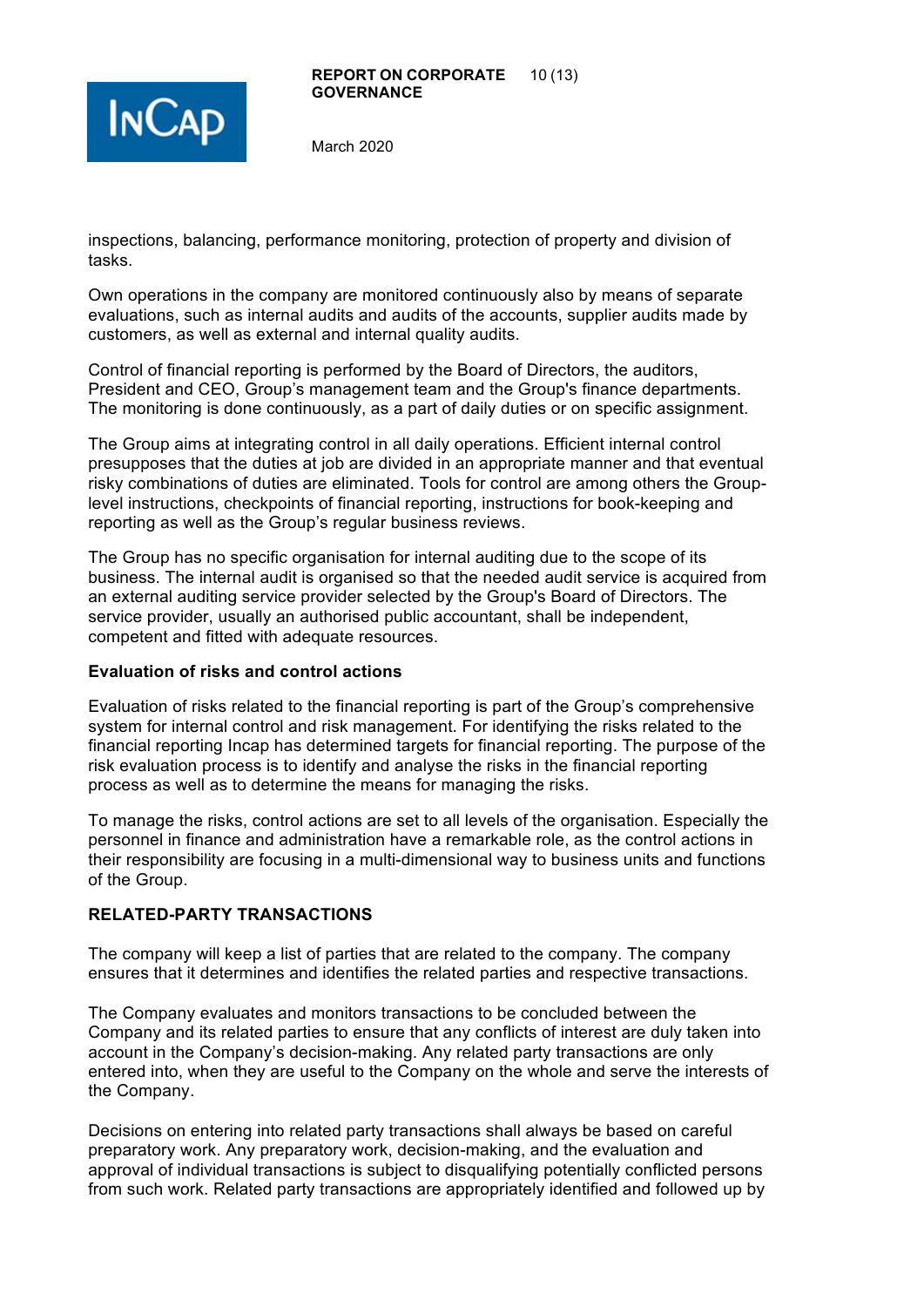



the Board of Directors and reported in accordance with the Company's reporting practices.

The decision-making procedure applied in connection with related-party transactions is described annually in the Corporate Governance Statement. The related-party transactions are reported in the Report of the Board of Directors and in the annexes to the financial statements.

*In 2019, Incap Corporation did not have related-party transactions that are material to the company or deviate from the company's normal business operations or are not made on market equivalent terms.*

## **INSIDERS**

The Incap Group's Guidelines for Insiders comply with the Nasdaq Helsinki Ltd's Guidelines for Insiders, which came into effect on 3 January 2018, and they have been posted on the company's website. The Guidelines for Insiders have been distributed to all insiders and compliance with the Guidelines is supervised by, for example, inspecting the information on and trading by insiders once a year.

Trading by Incap's insiders is forbidden 30 days before the release of an interim report, a half-year report, a financial statement bulletin or any other periodically disclosed financial report. An appropriate time for trading is within 28 days of the publication of an interim report, a half-year report, a financial statement bulletin or any other periodically disclosed financial report, provided that the insider does not at that time possess any other inside information, such as on a project that is under preparation. If an insider wishes to trade outside of this appropriate trading period, he/she must negotiate with the person responsible for insider issues at Incap before placing orders.

The restriction on trading ends when the interim report, the half-year report, the financial statement bulletin or any other periodical financial report is published. Members of the Board of Directors and the Management Team as well as the secretary of the Board of Directors must always turn to the person responsible for insider issues to verify whether it would be appropriate for them to trade in shares before placing orders.

Persons who become insiders due to their involvement in a project are not permitted to trade in Incap shares or warrants while they are project-specific insiders.

Managers at Incap Corporation shall notify all transactions with the share of Incap on their own behalf to the company and to the Financial Supervisory Authority during 3 working days after the transaction. The related party to the manager shall accordingly notify the company and the Financial Supervisory Authority during 3 working days after the transaction on their own behalf. The company shall disclose a release on the transactions of the managers and related parties without delay, however during 3 working days after the transaction at the latest.

Incap maintains an insider register of persons subject to disclosure obligation (members of the Board of Directors and the Management Team) as well as of persons who regularly have access to inside information due to their positions or tasks (secretary to the Board,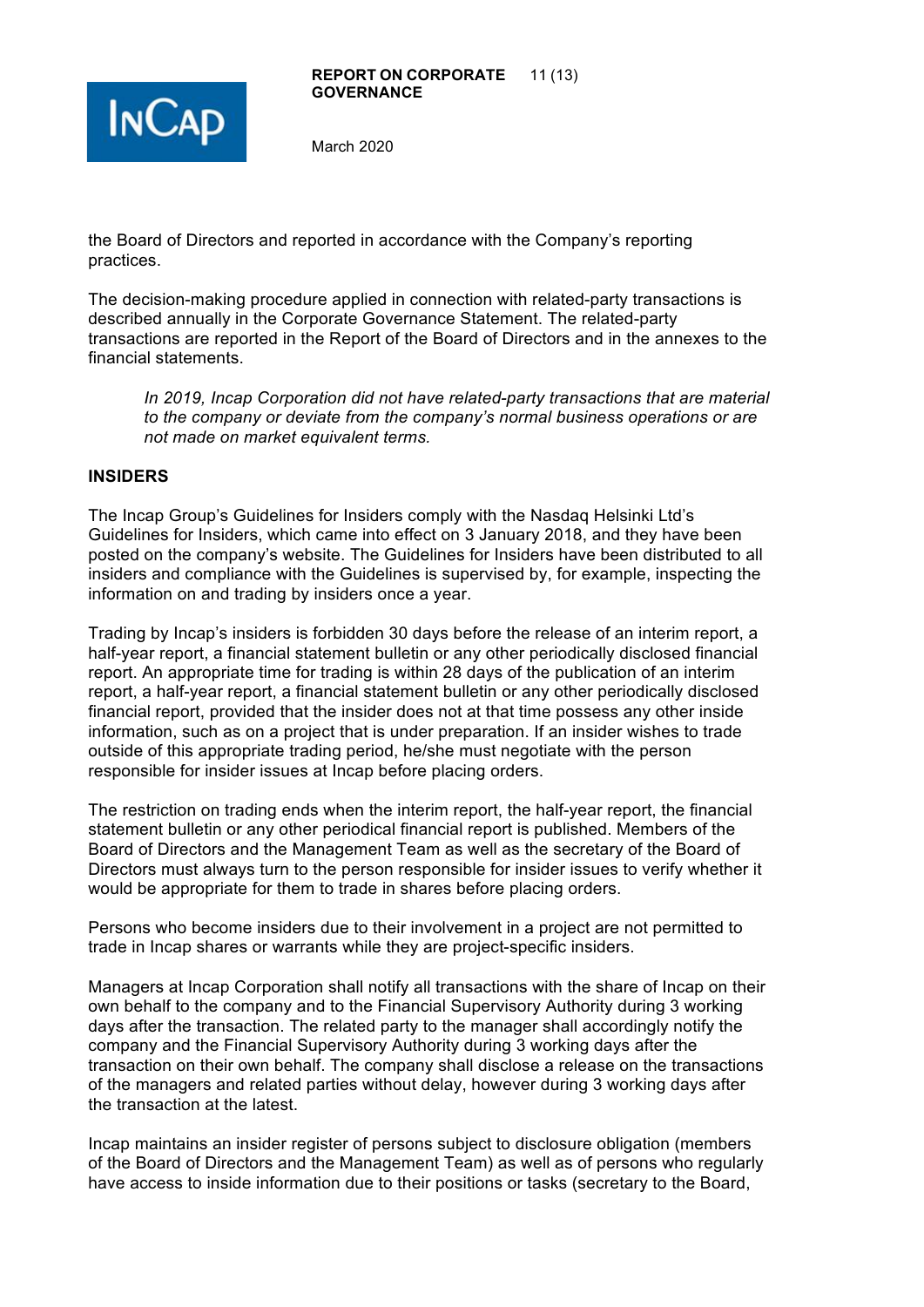

finance team managers) as well as of other persons who work with the company on the basis of some other agreement and have regular access to the inside information.

Incap further maintains a project-specific insider register on persons to whom the company discloses project-specific inside information.

# **AUDIT**

The primary purpose of the audit is to confirm that the financial statements give a true and fair view of the company's result of operations and financial position. In addition, the Auditor inspects the legality of the company's administration.

The Auditor is elected each year at the Annual General Meeting for a term that ends at the conclusion of the next Annual General Meeting. The proposal for Auditor made by the Board of Directors or by the shareholders having at least 10% of the companies votes will be published in the Notice of Meeting provided that the candidate has given his or her consent to the election and that the company has received the information in good time so that it can be included in the Notice of Meeting. If the candidate for an Auditor is not known to the Board at that time, a proposal made in a similar manner will be announced separately.

The fees paid to the Auditor, as well as the fees paid for non-audit services, if any, are reported in the Annual Report and on the company's website.

*The 2019 Annual General Meeting re-elected as the company's Auditor the independent firm of accountants Ernst & Young Oy. The responsible auditor is Bengt Nyholm (APA). The Auditor was paid in 2019 a total of EUR 113,863 in audit fees and EUR 4,307 for other services.*

# **COMMUNICATIONS**

In connection with its financial statements and report of the Board of Directors Incap will release a separate report on the corporate governance. Up-to-date information on the issues addressed in the Corporate Governance Code is provided on the company's website (www.incapcorp.com), which is available in Finnish and English.

The purpose of Incap's investor communications is to support the right development of the share price by providing precise and up-to-date information on its business operations and financial development. It is ensured with open, timely and diverse communications that all stakeholders are provided with sufficient information on the company's operations simultaneously in order to assess the company as a prospective investment.

In its disclosure policy, Incap complies with the Finnish legislation, the common disclosure rules of Nasdaq Helsinki Ltd. and the instructions of the Finnish Financial Supervisory Authority.

The updated written disclosure policy document has been approved by Incap Corporation's Board of Directors on 27 June 2016. The policy describes the essential operating procedures that Incap as a listed company uses when communicating with the